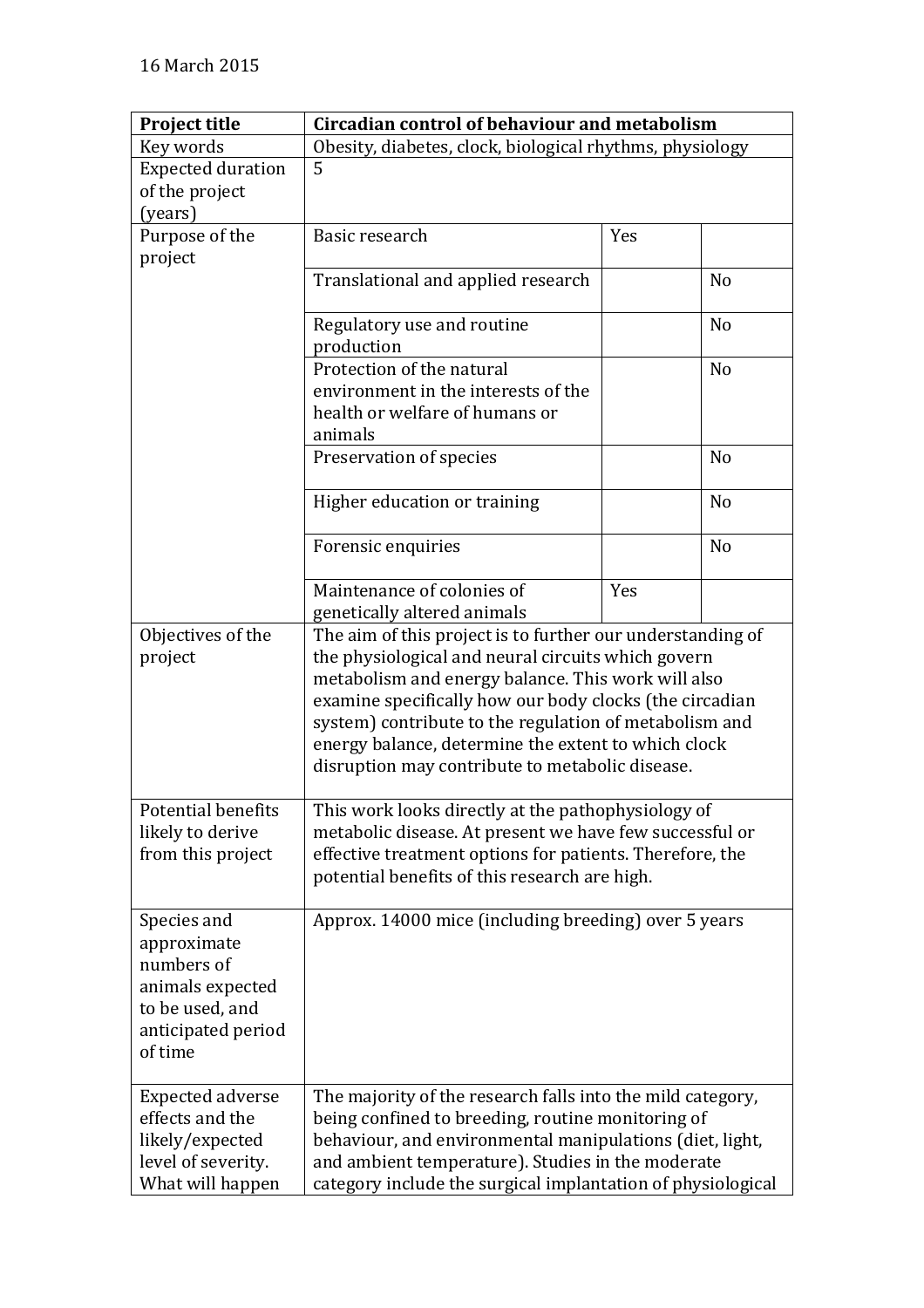| to the animals at<br>the end.                                                                                  | monitoring devices, slow release pumps, and other surgical<br>techniques such as intraneural injection and removal of the<br>adrenal glands. The animals recover well from these<br>procedures, with adverse effects limited to the immediate<br>postoperative recovery. As we are studying normal<br>physiological and behavioural processes that govern<br>circadian timing and metabolism, it is critical for our work<br>that the animals are as healthy as possible.                                       |
|----------------------------------------------------------------------------------------------------------------|-----------------------------------------------------------------------------------------------------------------------------------------------------------------------------------------------------------------------------------------------------------------------------------------------------------------------------------------------------------------------------------------------------------------------------------------------------------------------------------------------------------------|
|                                                                                                                | As soon as the scientific objectives have been reached,<br>animals will be killed by an accepted and humane method.                                                                                                                                                                                                                                                                                                                                                                                             |
| <b>Application of the</b><br><b>3 Rs</b>                                                                       |                                                                                                                                                                                                                                                                                                                                                                                                                                                                                                                 |
| 1. Replacement<br>Why do animals<br>need to be used,<br>and why non-<br>animal alternatives<br>cannot be used. | Many tissue and organ systems contribute to energy<br>homeostasis, metabolism, and circadian rhythmicity, and<br>therefore the pathways and events involved cannot be<br>modelled within an in vitro cell or tissue culture setting.<br>In-vitro assays do however offer a powerful model to test<br>how genetic alteration of clock function may impact on the<br>core circadian oscillator, the re-setting characteristics of<br>this oscillator to biochemical stimuli, and the role of                      |
|                                                                                                                | metabolic-acting drugs and compounds on clock function.<br>By using lines of genetically modified mice expressing a<br>clock gene reporter, it is possible to define key responses<br>using an in-vitro model and use these data to inform the<br>design of subsequent in-vivo experiments. Whenever<br>possible stable cell lines will be used to investigate clock<br>and metabolic coupling (for example in 3T3-Li adipocytes<br>and rhythms in lipid metabolism).                                           |
| 2. Reduction<br>How the use of<br>minimum numbers<br>of animals will be<br>assured                             | To ensure that we use the minimal number of animals,<br>careful consideration is given to experimental design.<br>Based on our experience of the animal models and<br>techniques used, we use power analysis calculations to<br>determine the minimum number of animals required.<br>Generally, group sizes of 6-8 are required to achieve 80%<br>power assuming an effect size of 30-50%.                                                                                                                      |
|                                                                                                                | Simultaneous recording of multiple physiological<br>responses offers a significant reduction to the number of<br>animals used, as well as increased statistical power. Novel<br>technology for in vivo recording of gene transcription<br>significantly reduces animal use, through lessening the<br>need for serial tissue sampling. Similarly, non-invasive<br>technology (EchoMRI) will allow serial assessment of body<br>composition, again reducing the need for large numbers of<br>terminal dissection. |